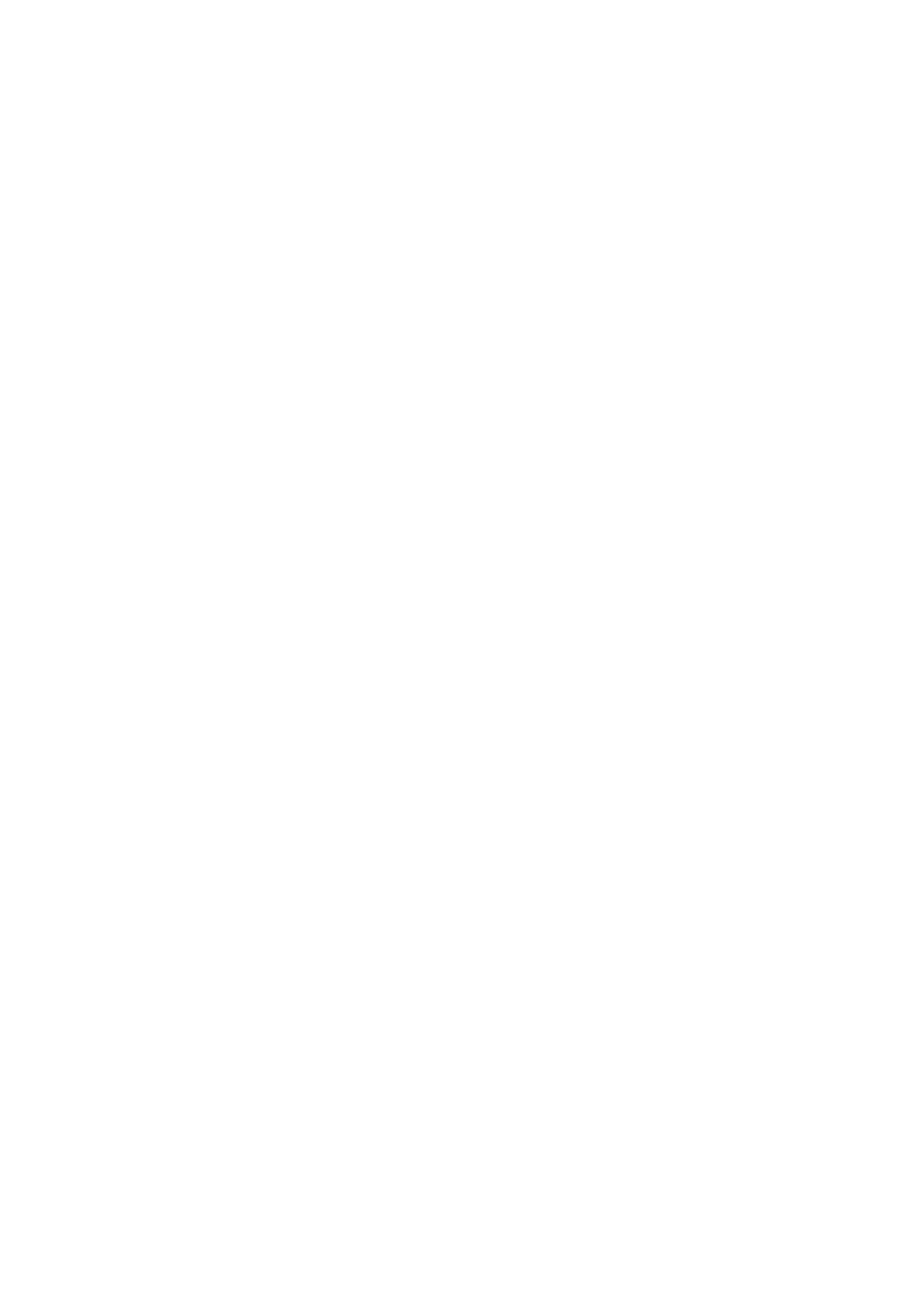## **The Annual Estyn Remit 2014-15**

This document sets out:

- 1. the specific advice required by the Department for Education and Skills (DfES) in 2014-15 which includes:
	- a) issues where Estyn is asked to provide detailed reports drawing on evidence from thematic inspections;
	- b) working groups that Estyn is asked to support through attendance; and contributions to proceedings; and
	- c) other on-going areas on which ad-hoc advice and support are required;
	- d) scoping the inspection of consortia;
- 2. an indicative forward look at advice likely to be required by DfES in 2015-16. The provisional forward look for 2015–16 is provided to inform the Inspectorate's planning only. The programme will be subject to further discussion and review before being finalised.

### **1. The specific advice required by the Department for Education and Skills in 2014 - 2015**

#### a) Detailed reports drawing on evidence from thematic inspections

The thematic reviews to be included in the remit to Estyn for 2014-15 are listed in the table overleaf.

The list includes fifteen items in total, six ongoing items from previous remits (items 1-6) and nine new items, proposed by policy officials and further developed through discussions between senior Estyn and DfES officials (items 7-15).

The items included reflect a continuing move toward a more strategic remit that links to my Department's stated priorities for education and training.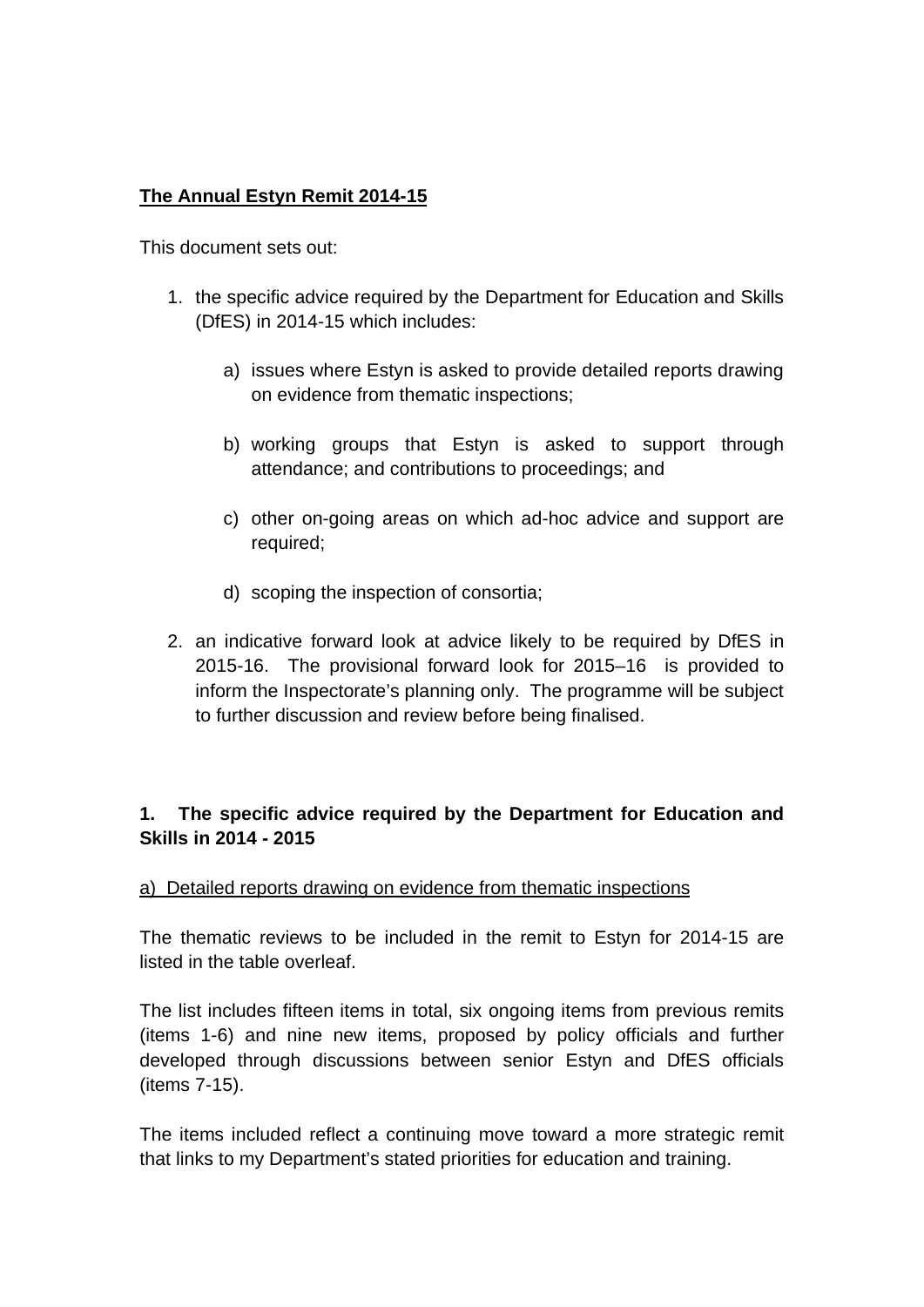|   | <b>Title</b>                                                                                                                                                                                                                                | <b>Purpose</b>                                                                                                                                                                                                                                                                                                                                    | Year/<br><b>Duration</b> |   |        |
|---|---------------------------------------------------------------------------------------------------------------------------------------------------------------------------------------------------------------------------------------------|---------------------------------------------------------------------------------------------------------------------------------------------------------------------------------------------------------------------------------------------------------------------------------------------------------------------------------------------------|--------------------------|---|--------|
| 1 | Standards in<br>literacy in Key<br>Stage 3 and the<br>impact of the<br><b>National Literacy</b><br>Framework.                                                                                                                               | This is the third and final review in<br>this series and will consider the<br>impact to date of the National Literacy<br>Framework.                                                                                                                                                                                                               | Year 3 of<br>3.          |   |        |
| 2 | The effectiveness<br>of the numeracy<br>intervention<br>programmes at<br>Key Stage 2 and<br>Key Stage 3,<br>tracking the<br>progress and<br>implementation of<br>additional support<br>necessary.                                           | This is the third and final review in<br>this series. It will build on evidence of<br>what constitutes most effective<br>support for those falling behind in<br>numeracy learning and will provide a<br>basis for future planning and delivery<br>of training.                                                                                    | Year<br>3.               | 3 | 0f     |
| 3 | What are schools<br>and local<br>authorities doing<br>to improve<br>attendance?                                                                                                                                                             | This is the second year of this review<br>which will identify good practice in<br>primary schools to be disseminated<br>and shared through the Learning<br>Wales and Estyn websites.                                                                                                                                                              | Year<br>2.               |   | $2$ of |
| 4 | How effective and<br>coherent is the<br>support package<br>for learners aged<br>14-19?                                                                                                                                                      | This ongoing review will continue the<br>evaluation of the quality and extent of<br>the impartial information guidance<br>and support being provided to 14 -<br>19 learners across Wales, drawing on<br>evidence from colleges and work<br>based learning providers in its second<br>year.                                                        | Year 2 of<br>2.          |   |        |
| 5 | <b>Review the</b><br>engagement and<br>participation<br>barriers facing<br>black, ethnic and<br>disabled groups<br>entering the<br>apprenticeship<br>programme and<br>simultaneously<br>pinpoint good<br>practice models<br>and approaches. | This study is helping to identify<br>changes in provider policies following<br>the publication of the Equality and<br>Diversity Guidance for work based<br>learning and to establish the level of<br>provider engagement. It will also<br>inform future apprenticeship policy<br>development. This is the second and<br>final year of this study. | Year 2 of<br>2.          |   |        |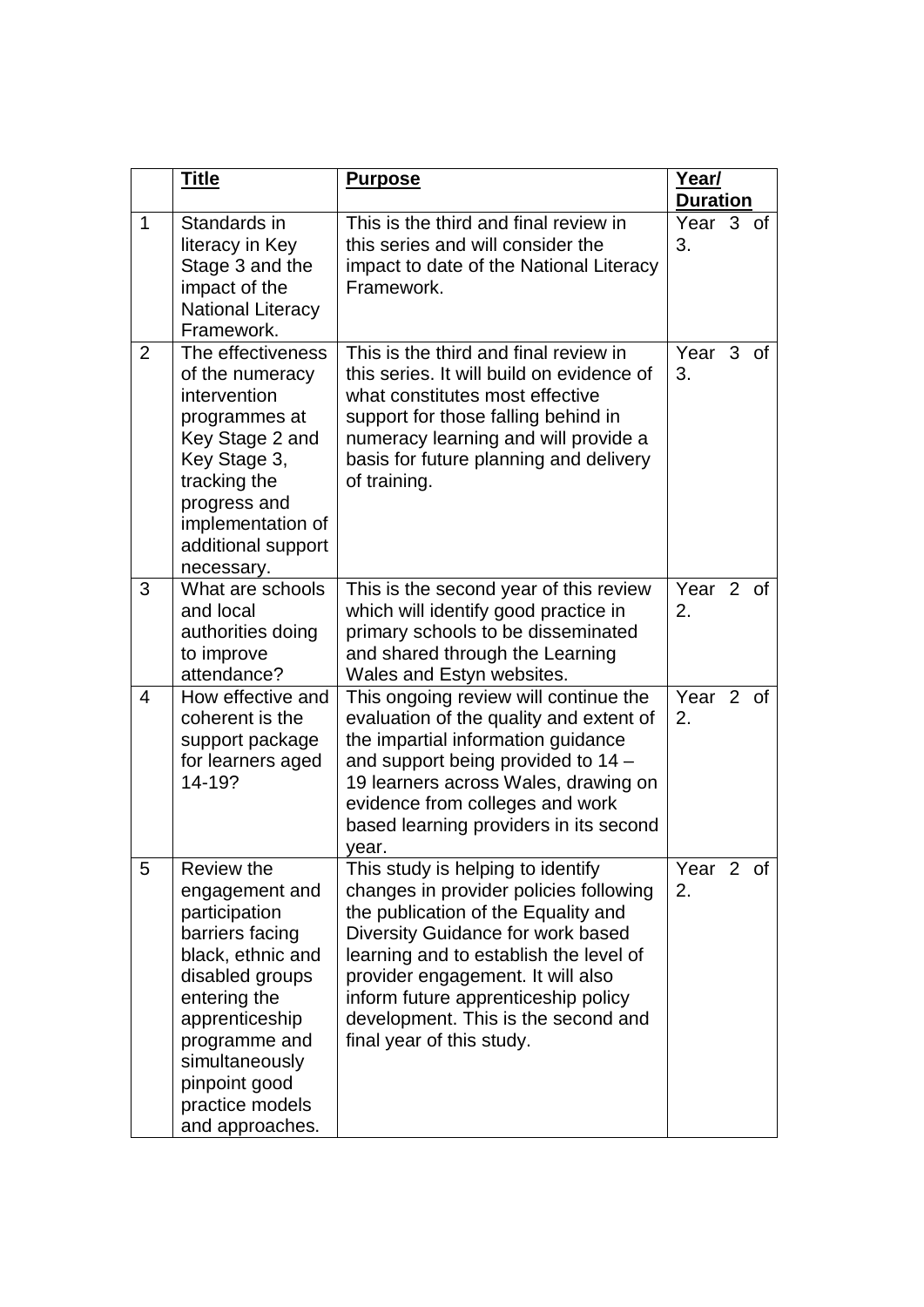| 6               | Best practice in<br>the use of<br>classroom<br>observation to<br>raise standards of<br>teaching and<br>learning. | This is the second and final year of<br>this study which is intended to help<br>support<br>improved<br>teaching<br>and<br>learning through better monitoring,<br>mutual support and the sharing of<br>effective practise. The second year<br>will focus on Further Education.                                                                                                                                                                                                | Year 2 of<br>2. |
|-----------------|------------------------------------------------------------------------------------------------------------------|------------------------------------------------------------------------------------------------------------------------------------------------------------------------------------------------------------------------------------------------------------------------------------------------------------------------------------------------------------------------------------------------------------------------------------------------------------------------------|-----------------|
| $\overline{7}$  | The capability<br>and capacity of<br>schools in Wales<br>to engage in<br>effective school<br>to school support.  | The study will inform the continued<br>development of the new National<br>Model for School Improvement and<br>strengthen the Regional Education<br>Consortia in Wales.<br>The scope of the study will be further<br>refined through discussion with Estyn.                                                                                                                                                                                                                   | Year 1 of 2     |
| 8               | The impact of the<br>10% advisory<br>teachers.                                                                   | This thematic review will be used to<br>inform future discussions on the<br>Foundation Phase grant and the role<br>of the advisory teacher.                                                                                                                                                                                                                                                                                                                                  | Year 1 of 1     |
| 9               | <b>Best Practice in</b><br>the Arts.                                                                             | This review is in response to an<br>independent report to the Welsh<br>Government into Arts in Education in<br>the Schools of Wales. This review<br>would be a first step in providing<br>evidence of the ongoing arts<br>experience and its impact on literacy<br>and numeracy outcomes.<br>Year 1 will look at Key Stage 2; Year<br>2 will look at Key Stages 3 and 4 and<br>will count as 2 reviews in 2015/16<br>and Year 3 will look at embedding<br>creative learning. | Year 1 of<br>3. |
| 10 <sup>1</sup> | Dealing with<br>complaints in<br>further education<br>and work based<br>learning.                                | The outcome from this review will<br>help improve the quality of post-16<br>learning<br>and<br>bring<br>greater<br>transparency to providers' systems.                                                                                                                                                                                                                                                                                                                       | Year 1 of 1     |
| 11              | Professional<br>Standards for<br>Teachers.                                                                       | This review will assess the extent to<br>which the revised Practising Teacher<br>Standards (PTS) and Leadership<br>Standards are being used in schools<br>to support improved teaching and<br>learning. Year 1 will look at statutory<br>of<br>Professional<br>Teaching<br>use<br>performance<br>Standards<br>the<br>$\mathsf{in}$<br>management process and year 2 will<br>look at statutory use of Leadership<br>Standards<br>in<br>the<br>performance                     | Year 1 of 2     |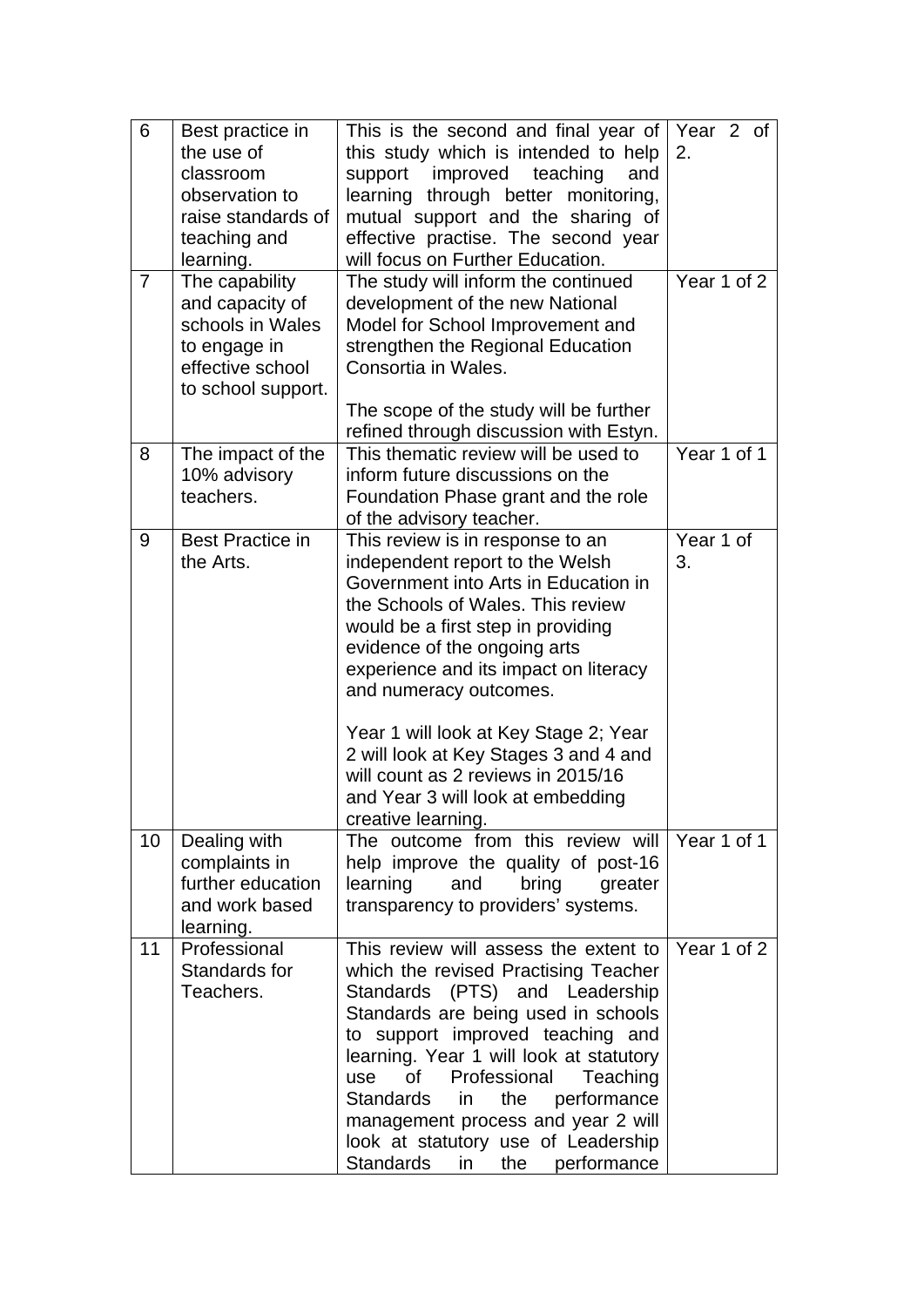|                 |                                                                                                                                             | management of headteachers.                                                                                                                                                                                                                                                              |             |
|-----------------|---------------------------------------------------------------------------------------------------------------------------------------------|------------------------------------------------------------------------------------------------------------------------------------------------------------------------------------------------------------------------------------------------------------------------------------------|-------------|
| 12 <sup>2</sup> | Models and<br>Methods at<br><b>Further Education</b><br>colleges to teach<br>subjects through<br>the medium of<br>Welsh and<br>bilingually. | The outcomes from this study will be<br>used to develop best practice<br>guidance for the Further Education<br>and Work Based Learning sector to<br>develop training programmes and<br>strategies, and to inform the review of<br>the Welsh medium Education<br>Strategy in 2015.        | Year 1 of 1 |
| 13 <sup>°</sup> | <b>Education other</b><br>than at school<br>(EOTAS).                                                                                        | This study will seek to identify<br>examples of<br>successful<br>early<br>intervention to prevent children from<br>being EOTAS as well as examples of<br>good practice in EOTAS provision.                                                                                               | Year 1 of 1 |
| 14              | Identifying and<br>highlighting good<br>practice on<br>leadership<br>development<br>within schools.                                         | This review will help support delivery<br>of the recommendations from the Hill<br>Report and key elements of the<br>Improving Schools Plan. As such it<br>will contribute to securing a culture<br>change around leadership<br>with<br>significant improvements in<br>pupil<br>outcomes. | Year 1 of 2 |
| 15              | The impact of<br><b>Teach First</b><br>Wales.                                                                                               | This study will help inform future<br>decisions on whether to extend the<br>pilot programme beyond cohort<br>2015/16.                                                                                                                                                                    | Year 1 of 3 |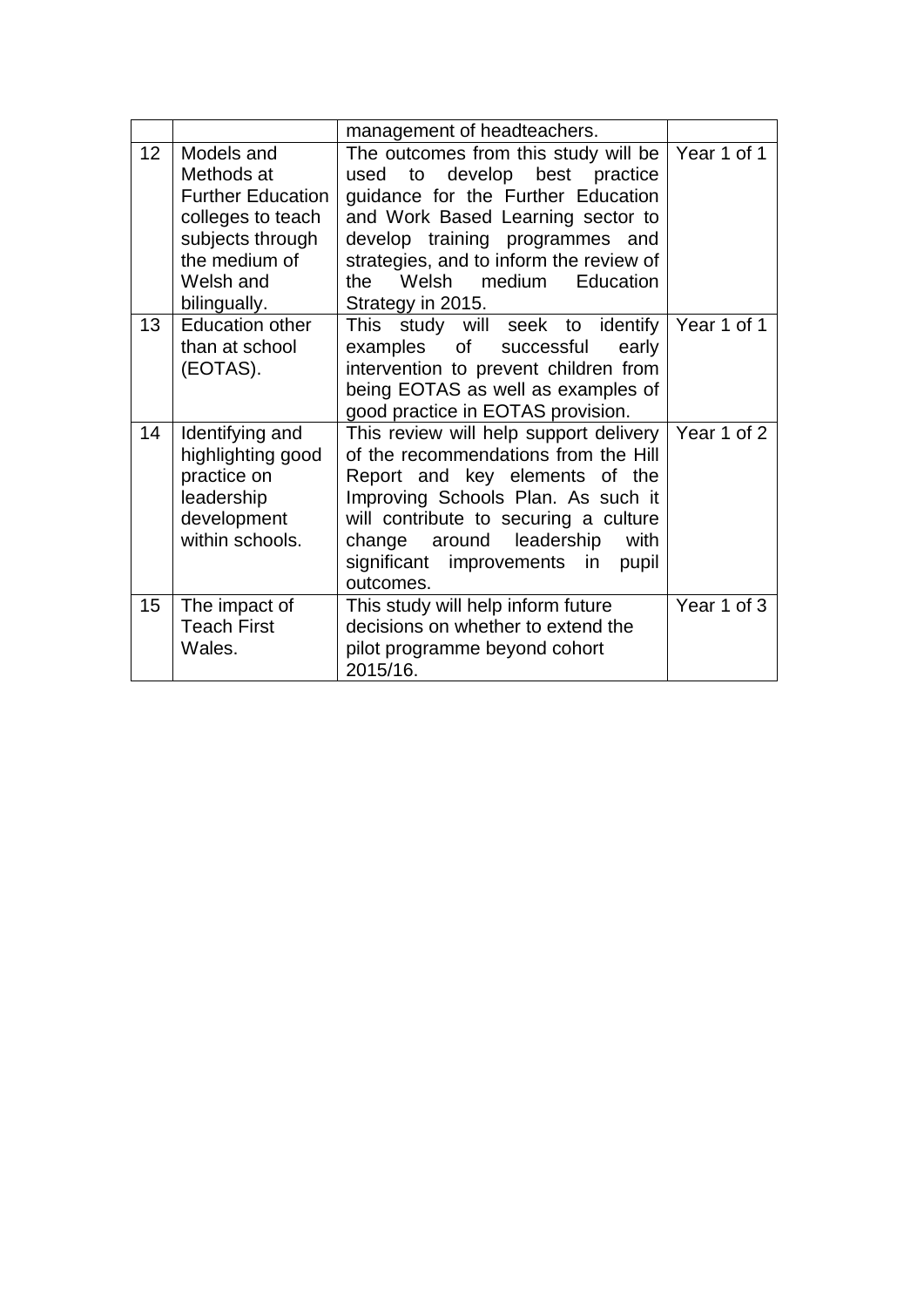## b) Policy areas on which DfES may require advice or support through contributions to working groups

Estyn provides advice and support for decision making in a range of areas. Estyn may be asked to provide support to various working groups through representation and/or through presentation of written evidence.

In 2014-15 it is anticipated that advice will be required in the following areas:

Foundation Phase Evaluation Group. Early Years Development and Assessment Framework (EYDAF). Practitioners Task and Finish Group. Developing Thinking and Assessment for Learning Advisory Group. Offender Learning Advisory Group. Consistent Performance Measures Steering Group. Learner Voice Wales Steering Group. Wales Employment and Skills Stakeholder Forum. Modern Foreign Languages Key Stage 2 Pilot Steering Group. Review of Qualifications Stakeholder Reference Group. Welsh Baccalaureate Steering Group. Qualifications Wales Advisory Board. Qualifications Development Strategy Group. GCSE Subject Groups. Review of Qualifications Workforce subgroup. National Digital Learning Council. National Leadership Development Board. Quality Assurance group to support the high quality resources. Strategic group to support induction and the Masters in Education Practice. All Wales Forum of Gypsy Traveller Education Practitioners. Minority Ethnic Achievement Local Authorities Forum.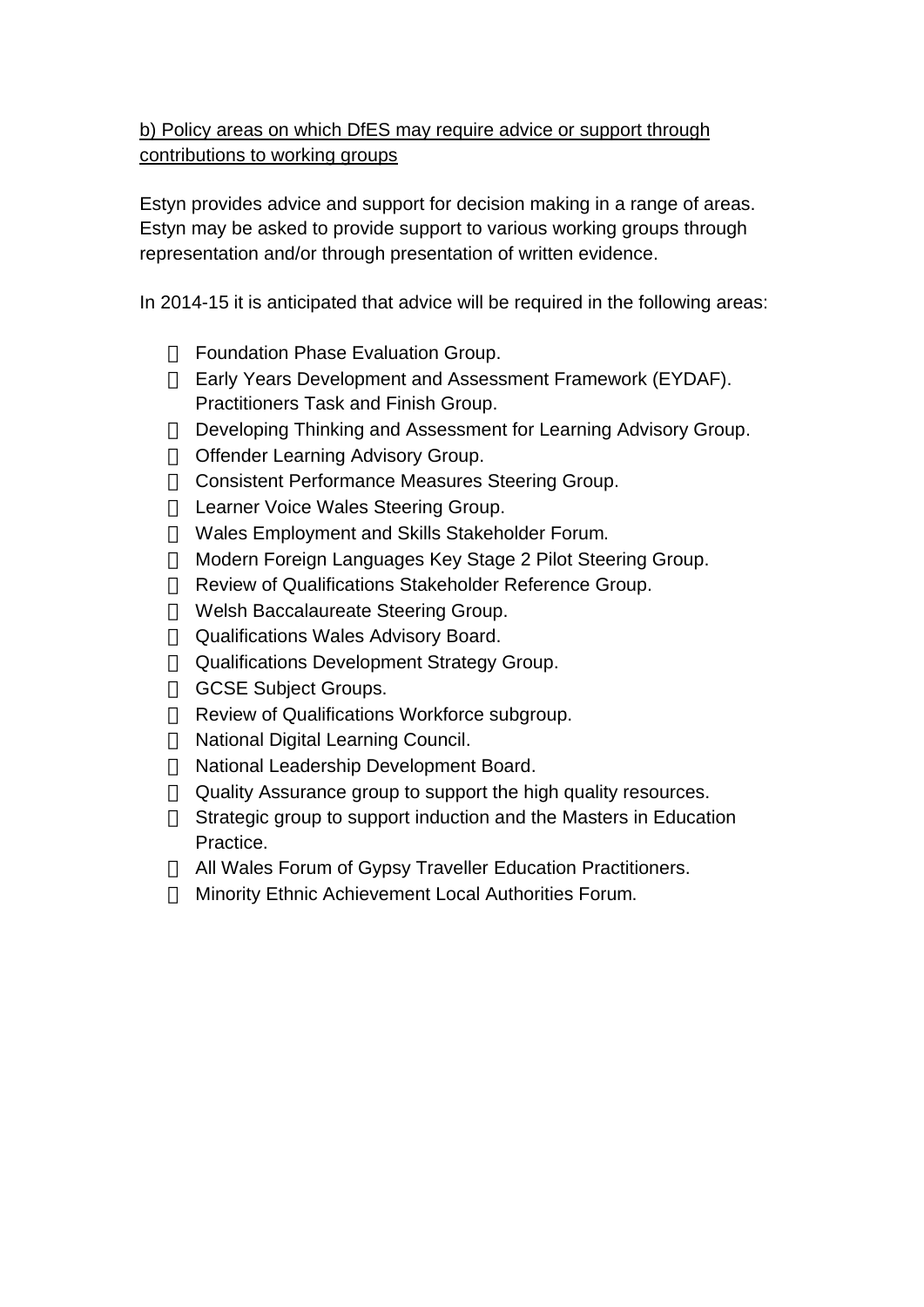#### c) Other areas on which DfES may require advice and support

Estyn also provides ongoing support in the following areas:

School closure and reorganisation proposals.

School effectiveness grant and pupil deprivation grant.

Placements for pupils with a statement of special educational need where specific Welsh Minister consent is required under section 347(5)(b) of the Education Act 1996.

Annual monitoring of independent schools who have been approved under section 347(1) of the Education Act 1996, to admit pupils with statements of special educational needs generally and has pupils with SEN on roll; or an independent school that has registered to admit pupils with SEN under section 158 of the Education Act 2002 and has SEN pupils on roll.

Inspection and annual monitoring of all independent specialist colleges in Wales, and provision of an inspector as part of a team on the inspections or annual monitoring visits of independent specialist colleges in England where 10 or more learners from Wales are funded to attend.

Registration of section 163 independent schools.

Development of qualifications and inspection arrangements for any proposed new initial teacher training and continuing professional development requirements for teachers, tutors and trainers in the lifelong learning sector.

Schools causing concern.

Follow up work on any Local Education Authorities found to be failing including Ministerial intervention and support.

Honours nominations.

Background information for Ministerial visits to schools.

Assembly Questions.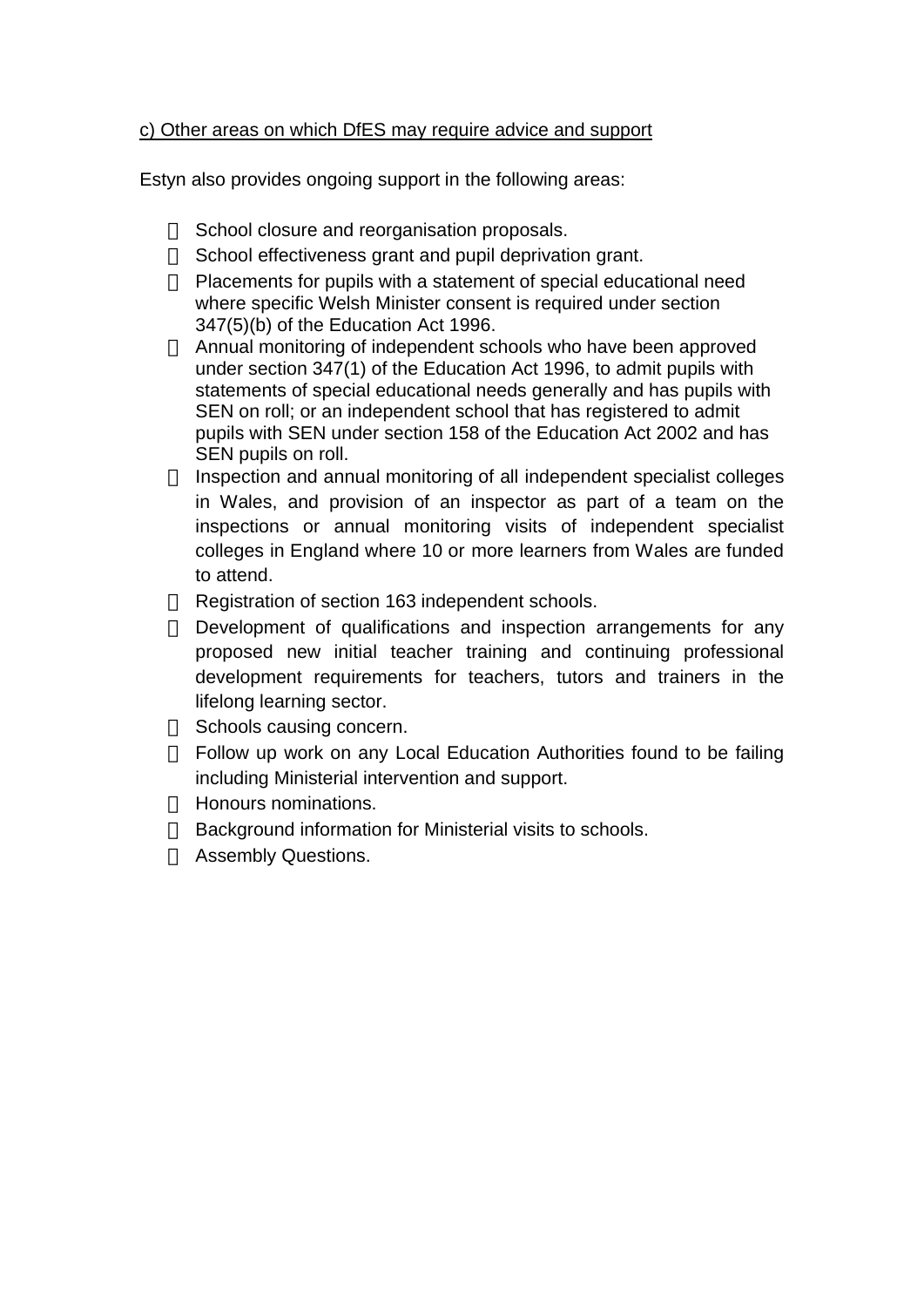#### d) Inspection of Consortia

Estyn is asked to scope the inspection criteria, evidence and methodology required to undertake inspection of the four regional education consortia. Inspections of consortia are expected to include the impact of consortia on standards, the quality of service provision and on the leadership and management of consortia.

In determining the scope of the inspections it is understood that Estyn will draw on advice and guidance from the Advisory Forum being set up which will include representation from Society of Local Authority Chief Executives (SOLACE), Association of Directors of Education Wales (ADEW), the four consortia, the Department of Education and Skills (DfES) and Wales Audit Office (WAO).

The scoping exercise will begin in Autumn 2014 and be completed in Spring 2015. The findings from that exercise will inform the inspection of consortia. Those inspections will begin in late autumn 2015 and will continue through to autumn 2016. Further details will be included in the remit letter for 2015-16.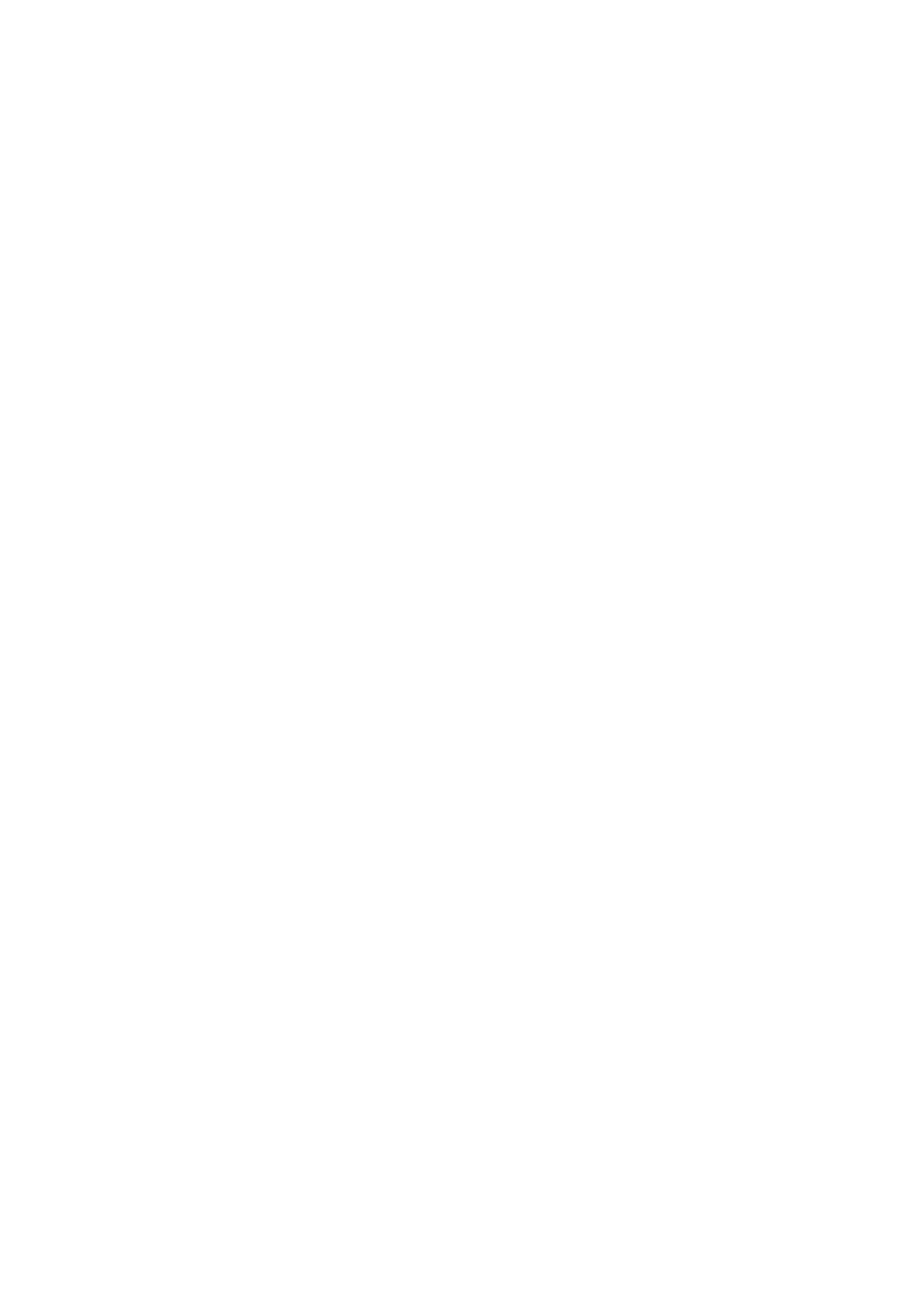## **2. An indicative forward look at possible items required by the Department for Education and Skills in 2015-16**

This is a provisional forward look only and is provided to help Estyn plan for 2015 – 2016. The list has been drawn up from a number of sources and includes both continuing and deferred items from 2014 – 2015. Further detailed discussions will take place with policy officials and with Estyn before items are agreed.

a) Items agreed in 2014-15 and continuing in 2015-16

- 1. Subject review Schools: KS4 English [agreed in 2013-14].
- 2. The capability and capacity of schools to engage in effective school to school support.
- 3. Best Practice in the Arts (to be counted as 2 items).
- 4. Best Practice in the Arts (to be counted as 2 items).
- 5. Professional Standards for Teachers.
- 6. Identifying and highlighting good practice on leadership development in schools.
- 7. The impact of Teach First Wales.

#### b) Items to be considered for 2015-16

Suggestions from 2014-15:

How effectively schools have embedded the literacy and numeracy framework across all the Foundation Phase Areas of Learning.

A practical handbook and toolkit on Healthy Relationships – aimed at both primary and secondary schools in Wales.

Review of transition arrangements from mainstream and special schools into FE institutions/specialist providers for young people with special educational needs.

Conduct a review on Welsh language and bilingual apprenticeships and simultaneously pinpoint good practise models and approaches.

Review the impact of Youth Work in Wales.

Early views on the introduction of the Early Years Development and Assessment Framework.

How well and useful have practitioners found the Child-initiated/adult led learning guidance.

Other suggestions:

Unlocking the potential of special schools (UPOSS) in Wales.

What support and provision is made in school settings (Primary and Secondary over 2 years) for learners with a specific learning difficulty (SpLD).

School hygiene practices.